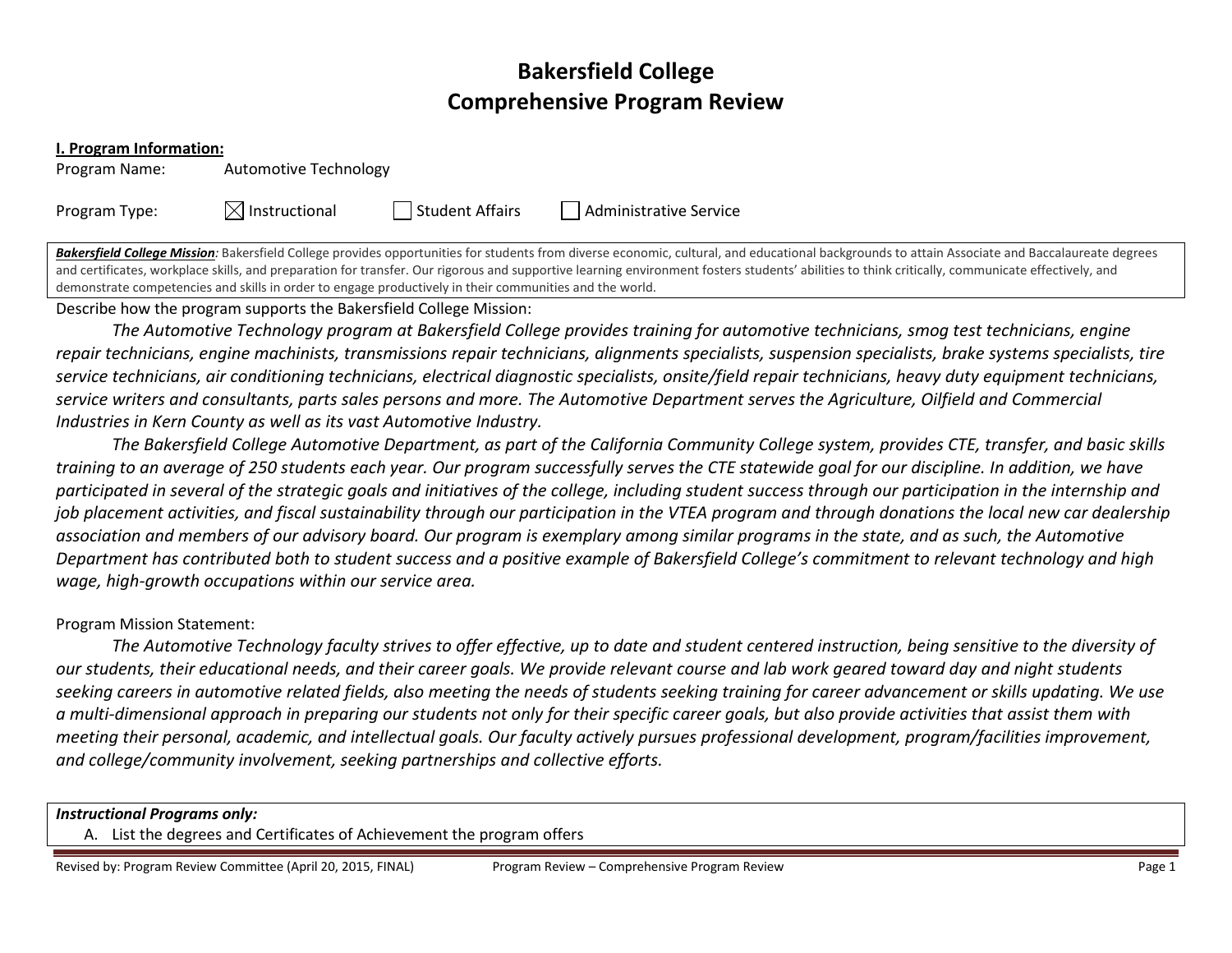- B. If your program offers both an A.A. and an A.S. degree in the same subject, please explain the rationale for offering both.
- C. If your program offers a local degree in addition to the ADT degree, please explain the rationale for offering both.

### II. Progress on Program Goals, Future Goals, and Action Plans:

A. List the program's current goals. For each goal (minimum of 2 goals), discuss progress and changes. If the program is addressing more than two goals, please duplicate this section.

| <b>Current Program Goals</b>                                                                                                                                                                                                                                                                                                     | Which institutional goals from the 2015-2018<br><b>Strategic Directions for Bakersfield College</b><br>will be advanced upon completion of this<br>goal? (select all that apply)                             | Progress on goal achievement<br>(choose one)                                 | <b>Comments</b>                                                                                                                                                                                                                                                                                                                                                                                                                                                                                                                                        |
|----------------------------------------------------------------------------------------------------------------------------------------------------------------------------------------------------------------------------------------------------------------------------------------------------------------------------------|--------------------------------------------------------------------------------------------------------------------------------------------------------------------------------------------------------------|------------------------------------------------------------------------------|--------------------------------------------------------------------------------------------------------------------------------------------------------------------------------------------------------------------------------------------------------------------------------------------------------------------------------------------------------------------------------------------------------------------------------------------------------------------------------------------------------------------------------------------------------|
| 1. Coordinate with local<br>industry through the work of<br>advisory boards and other<br>collaborative efforts.<br>Continued goal from last year.<br>Changes in curriculum were<br>either made or proposed in<br>response to feedback by<br>advisors. Evaluation of the<br>change will take place over the<br>next several years | $\boxtimes$ 1: Student Learning<br>$\boxtimes$ 2: Student Progression and Completion<br>$\boxtimes$ 3: Facilities<br>$\boxtimes$ 4: Oversight and Accountability<br>$\boxtimes$ 5: Leadership and Engagement | Completed:<br>(Date)<br>Revised:<br>(Date)<br>$\boxtimes$ Ongoing:<br>(Date) | The Automotive Department is in<br>constant communication with our<br>industry partners to assess how<br>we can best prepare our students<br>for employment in our industry. In<br>addition to this, over the past year<br>we have worked local employers<br>to create job placement<br>opportunities for our graduating<br>students. This continuous<br>collaborative effort insures that<br>our department is always in line<br>with the needs of our industry and<br>providing the best possible<br>education and opportunities to<br>our students. |
| 2. Continue to address gaps in<br>core indicators. [This is continued<br>from last year - especially in<br>terms of nontraditional student<br>(female) enrollment.                                                                                                                                                               | $\boxtimes$ 1: Student Learning<br>2: Student Progression and Completion<br>3: Facilities<br>4: Oversight and Accountability<br>5: Leadership and Engagement                                                 | Completed:<br>(Date)<br>Revised:<br>(Date)<br>$\boxtimes$ Ongoing:<br>(Date) | In our area, females are the non-<br>traditional student. Through<br>outreach events, such as host an<br>all-female tour of the Bakersfield<br>College EIT department for all<br>local high schools, we have seen<br>consistent growth in enrollment<br>for our non-traditional students.                                                                                                                                                                                                                                                              |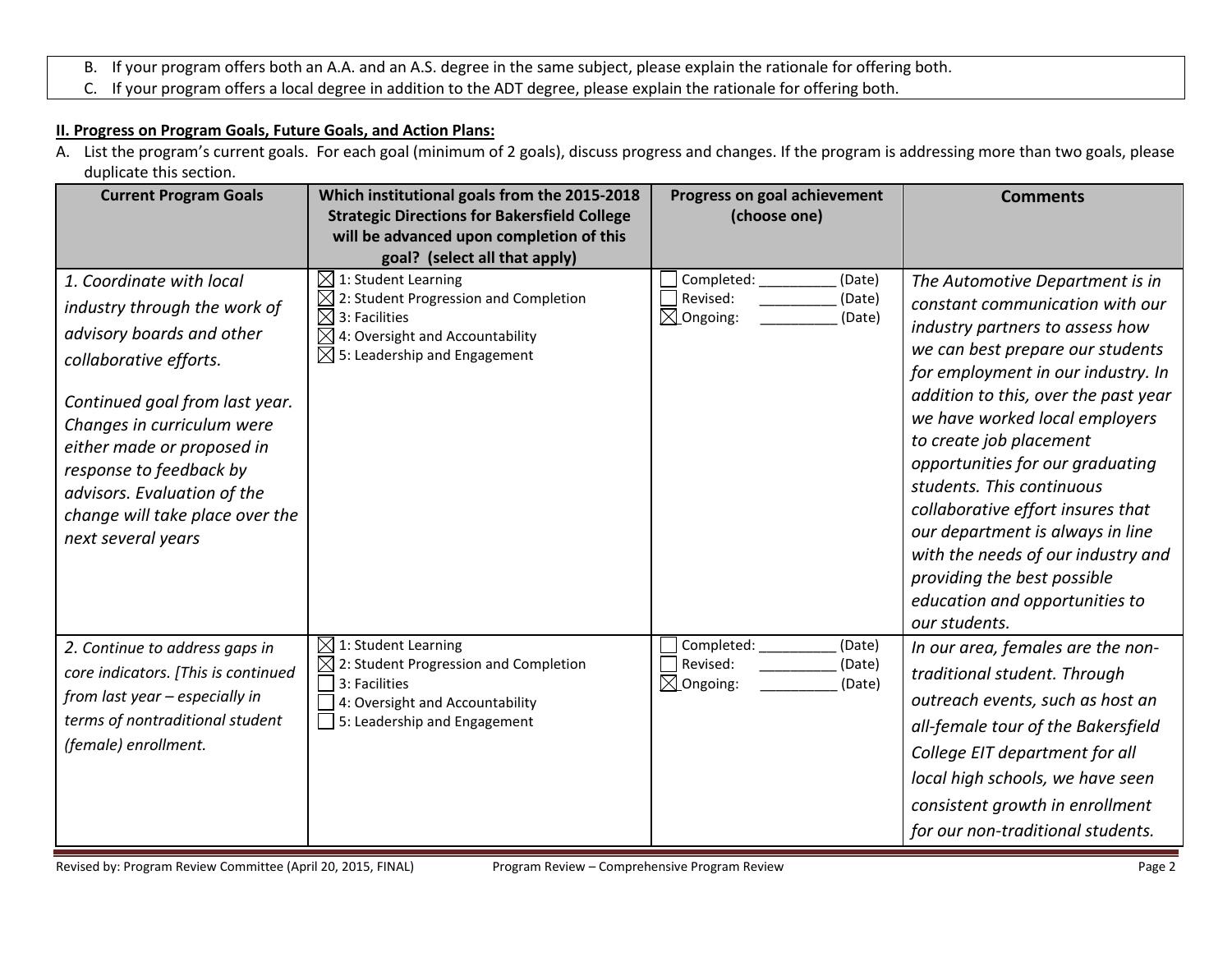|  | Female enrollment remains strong   |
|--|------------------------------------|
|  | at 10%, a vast improvement from    |
|  | years past. We have also seen a    |
|  | steady improvement in the success  |
|  | and retention of our female        |
|  | students. Success rates are 72%    |
|  | and retention is at 82% both these |
|  | statistics are above the college   |
|  | wide outcomes and are in line      |
|  | with the male Automotive           |
|  | students.                          |
|  |                                    |
|  |                                    |

B. List the program's goals for the next three years. Ensure that stated goals are specific and measurable. State how each program goal supports the College's strategic goals. Each program must include an action plan.

| <b>Future Goals</b>                                                                                                            | Which institutional goals from the 2015-<br>2018 Strategic Directions for Bakersfield<br>College will be advanced upon completion of<br>this goal? (select all that apply)           | <b>Action Plan</b>                                                                                                                                                                                                                                                                                                                                                                                                                                           | <b>Timeline for</b><br><b>Completion</b> | Lead person for<br>this goal |
|--------------------------------------------------------------------------------------------------------------------------------|--------------------------------------------------------------------------------------------------------------------------------------------------------------------------------------|--------------------------------------------------------------------------------------------------------------------------------------------------------------------------------------------------------------------------------------------------------------------------------------------------------------------------------------------------------------------------------------------------------------------------------------------------------------|------------------------------------------|------------------------------|
| 1. Restructure classes degrees<br>and certificates to improve<br>pathways, enrollment,<br>retention, competition &<br>success. | $\boxtimes$ 1: Student Learning<br>$\boxtimes$ 2: Student Progression and Completion<br>3: Facilities<br>4: Oversight and Accountability<br>$\boxtimes$ 5: Leadership and Engagement | The Automotive Faculty has been<br>working diligently to restructure<br>every one of the Automotive classes,<br>certificates and degrees to better<br>serve the needs of our students and<br>industry. This restructure provides<br>the students with a much more<br>streamlined, direct path through the<br>program while offering multiple exit<br>points to serve individual students<br>needs. It will also allow for<br>increased headcount in multiple | <b>Fall 2016</b>                         | Justin Flint<br>Vic Posey    |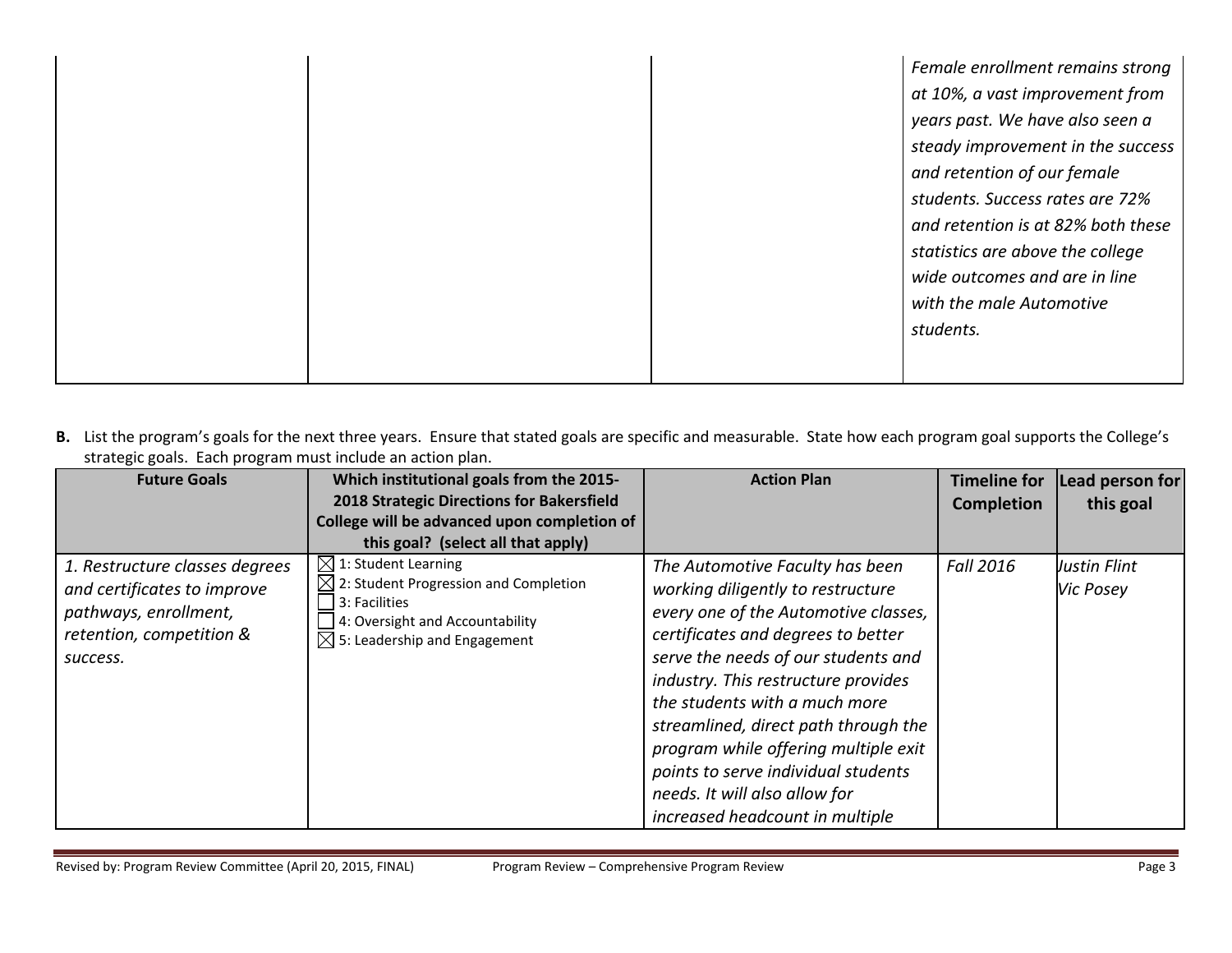|                                                                                                                                                                                                       |                                                                                                                                                                          | class offerings that the current<br>model does not allow. Additionally,<br>the new design aligns very well with<br>Rio Hondo college which now offers<br>a bachelors degree In Automotive<br>Technology. We intend to articulate<br>with them to provide a simple<br>transfer opportunity for our<br>students. We believe an immediate<br>increase in head count; degree and<br>certificate issuance will be seen.<br>Please see attached documentation.                                                                                                                                                                                                                    |          |                           |
|-------------------------------------------------------------------------------------------------------------------------------------------------------------------------------------------------------|--------------------------------------------------------------------------------------------------------------------------------------------------------------------------|-----------------------------------------------------------------------------------------------------------------------------------------------------------------------------------------------------------------------------------------------------------------------------------------------------------------------------------------------------------------------------------------------------------------------------------------------------------------------------------------------------------------------------------------------------------------------------------------------------------------------------------------------------------------------------|----------|---------------------------|
| 2. High light science,<br>technology, engineering and<br>mathematics (STEM) topics<br>throughout the automotive<br>curriculum, in the classroom<br>and lab, to broaden our<br>students understanding. | $\boxtimes$ 1: Student Learning<br>2: Student Progression and Completion<br>3: Facilities<br>4: Oversight and Accountability<br>$\boxtimes$ 5: Leadership and Engagement | In the spring of 2015 the automotive<br>department hosted a guest speaker<br>addressing STEM topics and<br>teaching techniques for automotive<br>students. The automotive faculty<br>saw examples of teaching<br>techniques that high light the many<br>ways STEM is represented in the<br>automotive curriculum. The<br>Automotive faculty feel strongly<br>that this needs to be implemented<br>into our daily lesson plans and lab<br>activities. We seek to apply what<br>we've learned and acquire new<br>methods of teaching the automotive<br>curriculum in ways that help our<br>students' understanding of science,<br>technology, engineering and<br>mathematics. | On Going | All Automotive<br>Faculty |

## **III. Trend Data Analysis:**

Review the data provided by Institutional Research. Provide an analysis of program data throughout the last three years, including:

A. Changes in student demographics (gender, age and ethnicity).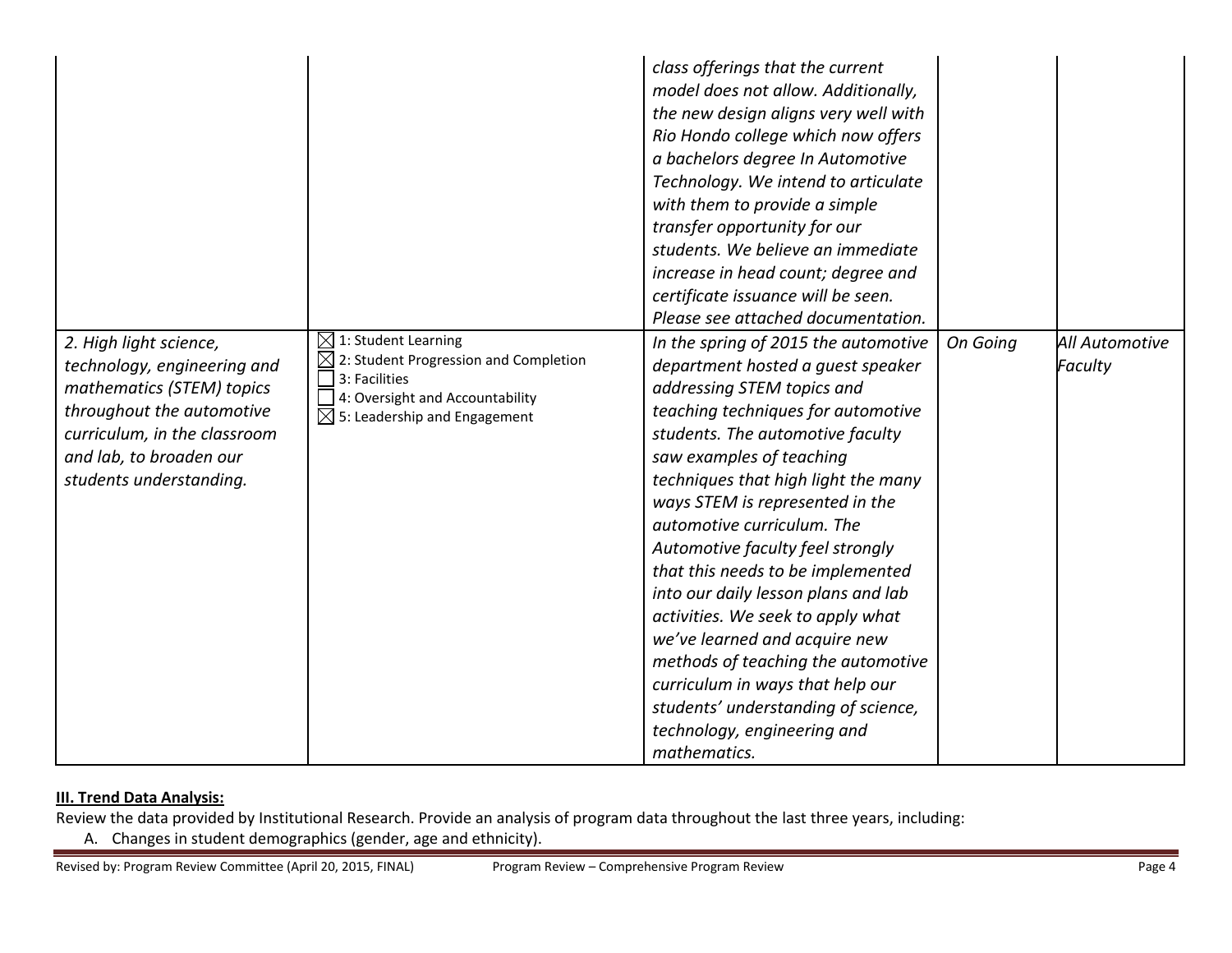No significant changes.

- B. Changes in enrollment (headcount, sections, course enrollment, and productivity). Headcount (285), enrollment (377) and productivity (11.2) improved slightly with two less sections (18) during the 2014-15 period.
- C. Changes in achievement gap and disproportionate impact. No significant changes.
- D. Success and retention for face-to-face as well as online/distance courses. Success and Retention rates are up slightly this period, at 72% and 89% respectfully, and continue to outperform the college wide statistics.
- E. Degrees and certificates awarded (three-year trend data for each degree and/or certificate awarded). You will see in the chart below that degree issuance almost doubled this period while certificate issuance remains strong. The Automotive Department continues to issue a large percentage of the EIT degrees and certificates.
- F. Other program-specific data (please specify or attach).
	- a) 100% of Automotive students earn their SP2 safety certificates while attending BC. This is a commercial safety program recognized by several industries, including automotive, agricultural, oilfield and industrial.
	- b) In addition to certificates and degrees we offer students training for several California State and National automotive industry certifications. Through the Auto B61 course students are given the opportunity to earn two different state certifications for Level 1 and Level 2 Training with certificates issued by the Bureau of Automotive Repair. In the fall of 2014 75% of the students enrolled in the course obtained the Level 1 training certificate and 55% of students obtained the Level 2 training certificate. Through follow up calls with students it was learned that 55% students were able to obtain their California State Smog Inspectors License due to the technical training provided by the faculty in the automotive program at Bakersfield College.
	- c) In the Auto B59 air conditioning course nearly 95% of the automotive students will obtain their nationally recognized MACS certification by the end of the semester.
	- d) Approximately 30% of BC Automotive students earn their ASE industry certificates while they are still enrolled at BC. The remaining students earn their ASE certificates the traditional way, after they have entered the workforce.
- G. List degrees and certificates awarded (three-year trend data for each degree and certificate awarded). Include targets (goal numbers) for the next three years.

| Full Name of Degree or Certificate            | 2011-2012 | 2012-2013 | 2013-2014 | $2014 - 2015$   2015 - 2016 |         | 2016-2017 |
|-----------------------------------------------|-----------|-----------|-----------|-----------------------------|---------|-----------|
| A.S. Industrial Technology, Automotive Option |           |           |           |                             | Goal 12 | Goal 1!   |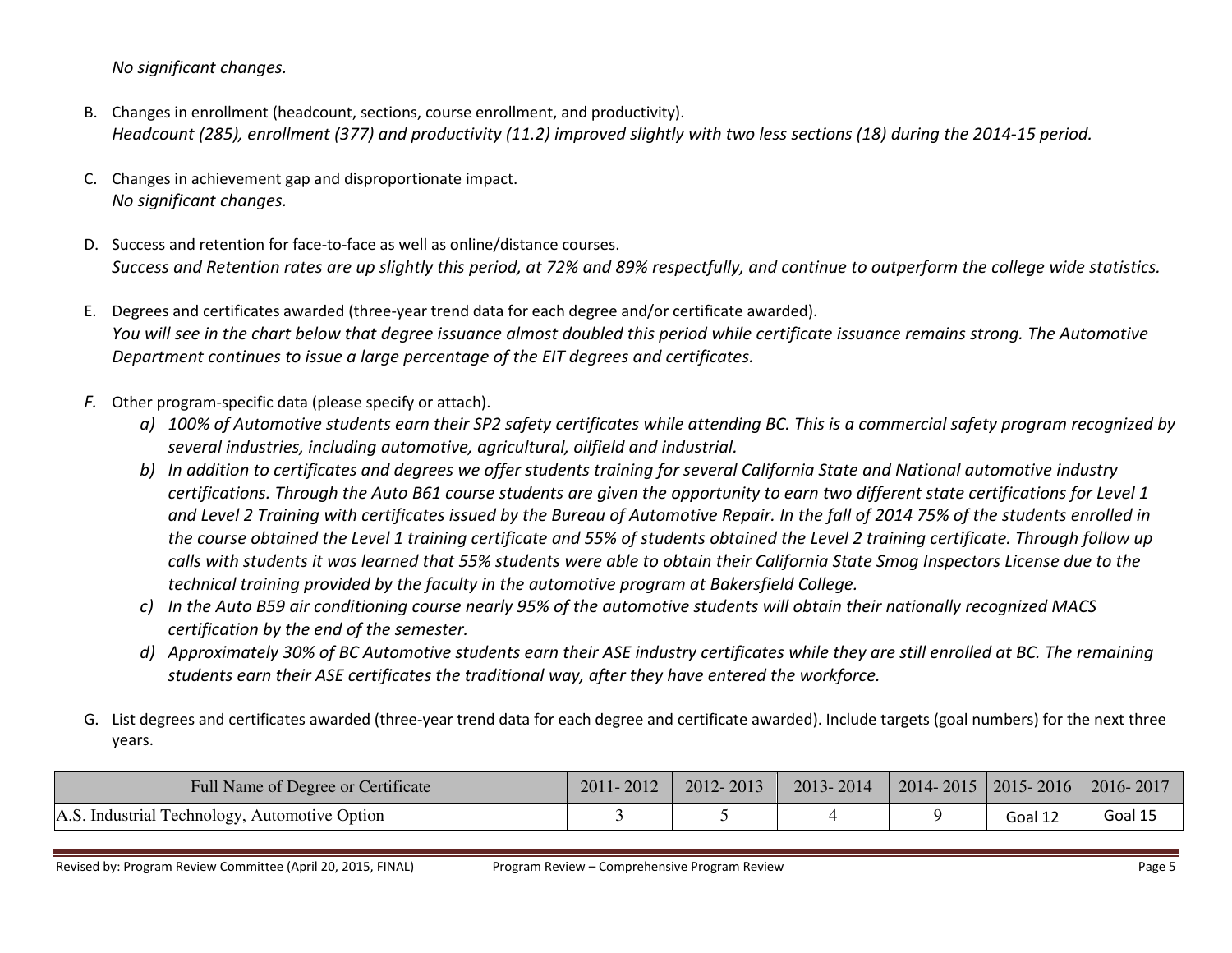| Automotive Brake & Wheel Alignment    |             | 10 |    | 12 | Goal 12 | Goal 15 |
|---------------------------------------|-------------|----|----|----|---------|---------|
| Automotive Engine Overhaul            | 16          | 20 | 10 |    | Goal 12 | Goal 15 |
| Automotive Powertrain                 | 14          |    |    |    | Goal 12 | Goal 15 |
| Automotive Tune-up                    |             | 10 | 10 |    | Goal 12 | Goal 15 |
| <b>Automotive Management</b>          | Not offered |    |    |    | Goal 6  | Goal 10 |
| Automotive HVAC                       |             |    |    |    | Goal 8  | Goal 12 |
| Basic & Advanced Clean Air Car Course |             |    |    |    | Goal 6  | Goal 10 |

#### IV. Program Assessment:

A. List your Program Learning Outcomes (PLOs)/Administrative Unit Outcomes (AUOs).

#1. Students will demonstrate proficiency in technical skills and safety principles required for industrial employment.

#2. Students will demonstrate their ability to assess, evaluate and solve problems common to automotive, industrial, and agricultural industries.

#3. Students will demonstrate a thorough understanding of the core material required for transfer to a four year university or certification in the department programs.

B. How did your outcomes assessment results during the past three years inform your program planning?

Automotive students complete many Lab Tasks and classroom assignments through the course of the semester which allow the professor to assess the understanding and attainment of the information by each student. If the student does not exhibit proficiency in each task, the professor can quickly and accurately analyze the situation which allows them to guide the student until proficiency is achieved. Results from the overall class proficiency are analyzed at the conclusion of each task sheet to determine if the success rate is acceptable and adjustments are implemented immediately if necessary. Our Advisory Committee consistently confirms that we are keeping up with the changing technical demands of our local employers.

C. How did your <u>outcomes assessment results</u> during the past three years inform your resource requests?

Each professor in Automotive Technology has implemented information technology resources into the learning environment. In addition to using the most current tooling and equipment form our industry, we have utilized online training, computer simulation and animation to convey the subject matter in a format that is embraced by our students. We have also put great effort into streamlining class offerings and meeting with our students one on one to help them achieve their goals more quickly. This has led to improving the pathway to the degree, certificates and ultimately employment in our industry. All of this is a result of constant communication with and evaluation of our students. In order to continue this success we will continue to need financial support from the district to maintain the instructional methods, technical training, equipment, and automotive industry technology and resources. The ISIT form references short throw projectors, document camera,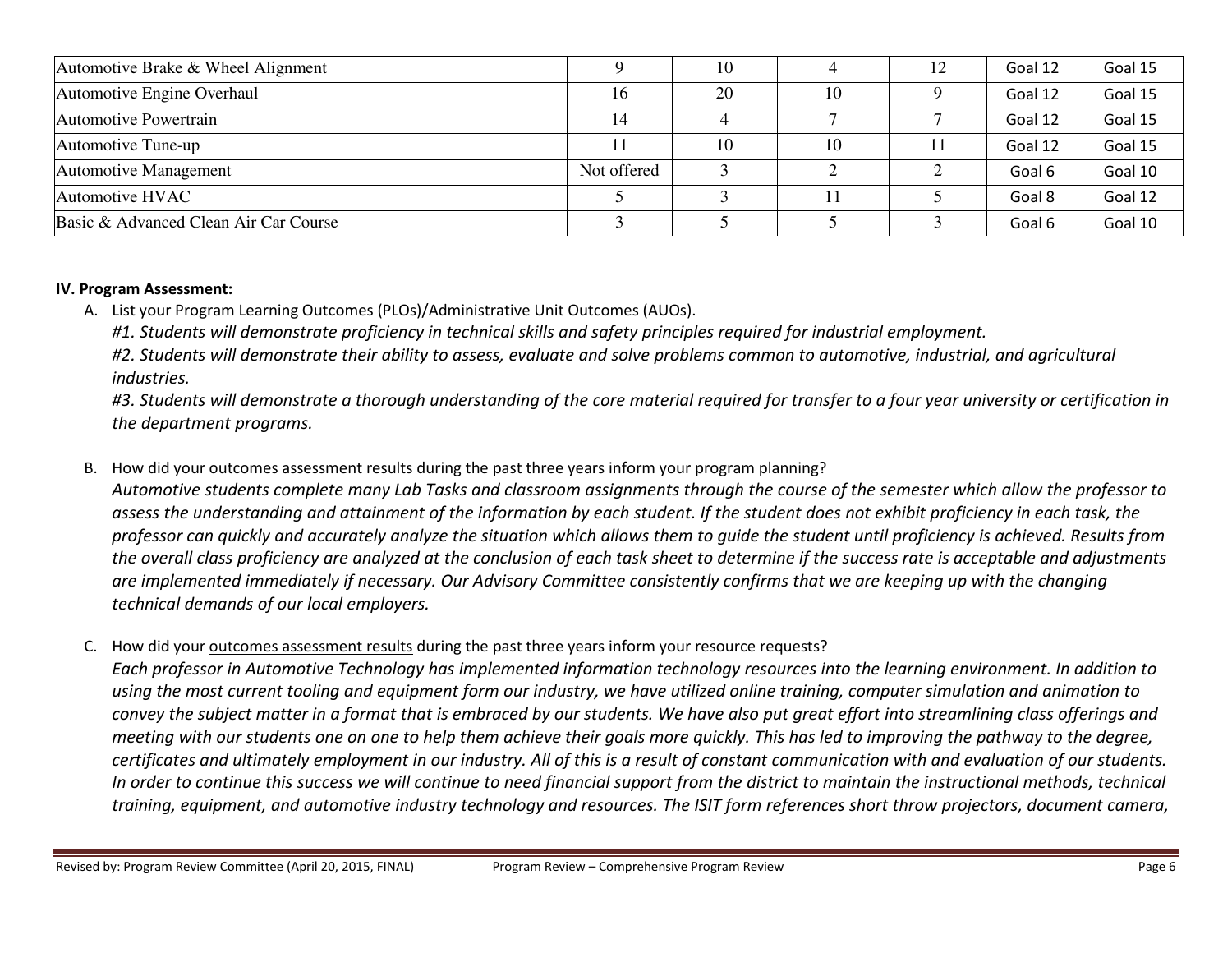and printer that will be utilized to improve the students learning environment. ISIT also references technology and equipment namely, a welder, transmissions, and factory scan tools that will be used to maintain up to date and current technical training for students.

D. Describe how the program monitors and evaluates its effectiveness.

The Automotive faculty monitors degree and certificate issuance regularly to ensure completion. Each Automotive faculty also maintains professional relationships with employers in our area. This allows constant assessment of the quality of student that we are sending into our local industry. It also provides constant, immediate feedback on what we are teaching and how we are teaching while providing a real time analysis of our effectiveness. In addition to that we also will maintain contact with former students via email and phone calls. Through the student contact we learn of certifications and jobs that they have obtained after their training at Bakersfield College.

E. Describe how the program engages all unit members in the self-evaluation dialog and process.

The Automotive faculty is in constant communication with regard to curriculum, facilities and serving or students. There is consistent dialog regarding pedagogy, lab tasks, test questions, use of technology, etc as well as performance outcomes. We see our individual efforts as contributing collectively to the overall goal of providing our students with the most through automotive education to best prepare them to gain employment in the vast types of job opportunities in our area.

F. Provide recent data on the measurement of the PLOs/AUS., as well as a brief summary of findings. 100% of automotive students demonstrate proficiency in technical skills and safety principles required for industrial employment. This is assessed in every class. 72% of Automotive students demonstrate their ability to assess evaluate and solve problems common to automotive, industrial, and agricultural industries. This is shown in the success statistics from 2014-15. 72% of Automotive students demonstrate a thorough understanding of the core material required for transfer to a four year university or certification in the department programs. This is shown in the success statistics from 2014-15.

- G. What have the program's PLO's/AUO's revealed or confirmed in the past three years? The program PLO's continue to prove that the majority of our students do not receive any of their automotive training at the high school level which demands that the BC Automotive department strive to offer a thorough, well balanced education for our students while continuing to look for ways to expand our training opportunities to topics not currently being covered.
- H. If applicable, list other information, data feedback or metrics to assess the program's effectiveness (e.g., surveys, job placement, transfer rates, output measurements).
- I. How do course level student learning outcomes align with program learning outcomes? Instructional programs can combine questions C and D for one response (SLO/PLO/ILO).

While the Program Learning Outcomes encompass the entire Automotive Department, the student learning outcomes are more specific for each area in our industry. The Automotive Program learning outcomes align very closely with "Pursue knowledge and evaluate its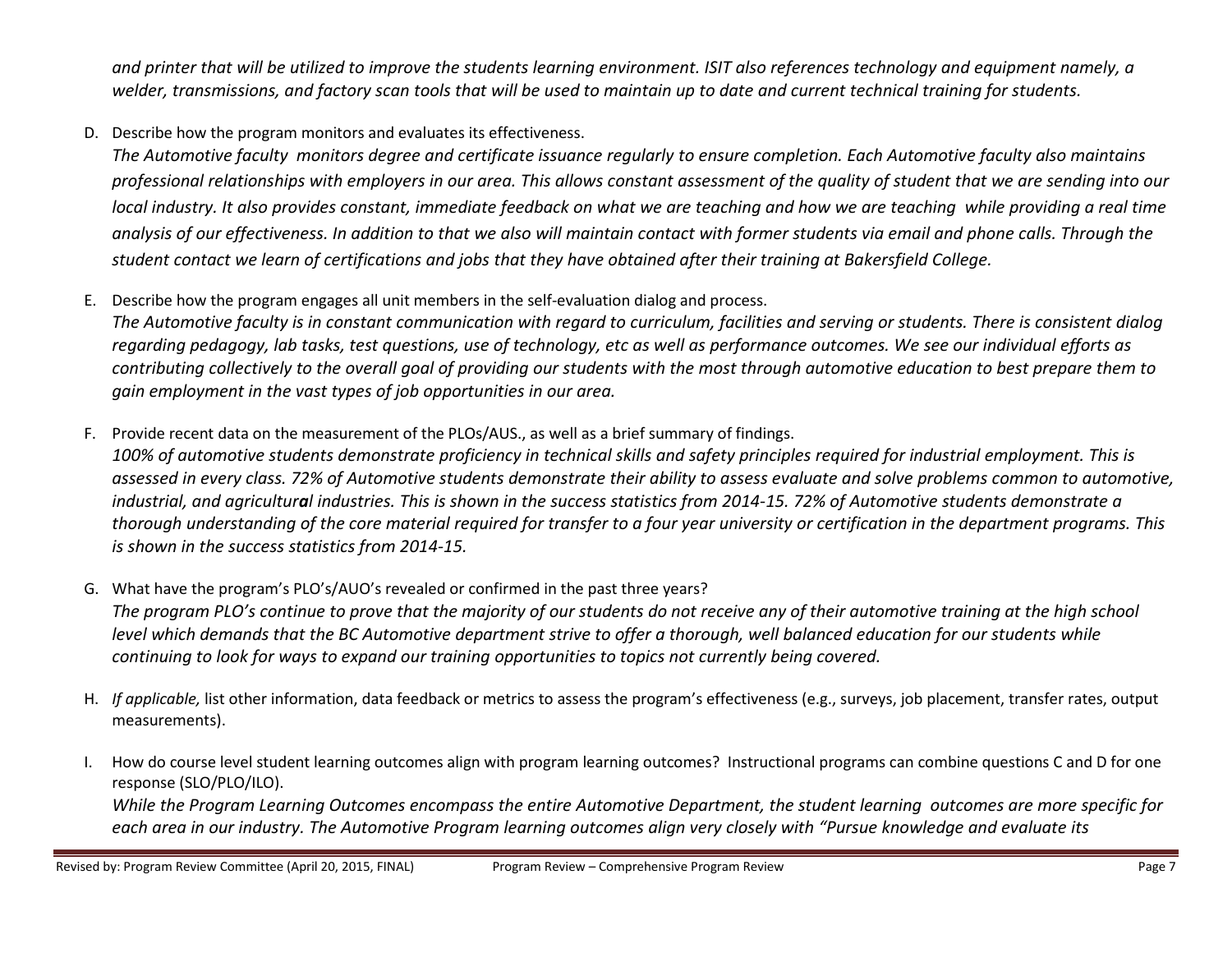consequences" and "Demonstrate knowledge and abilities in a chosen area of study" from the Institutional Learning Outcomes. Our students are required to think critically, abstractly, and logically to evaluate and solve problems daily. They continuously integrate new information to formulate principles and theories and display openness to different opinions. They must share the desire for intellectual creativity and acquisition of knowledge to achieve each assigned task. Through the use of lab task sheets they demonstrate an understanding of resources and procedures of a field and the ability to use them as well as demonstrate ability to use current technology to acquire, organize, and analyze information appropriately.

- J. How do the program learning outcomes or Administrative Unit Outcomes align with Institutional Learning Outcomes? Very well, thank you. (only kidding. See information in I.)
- K. How did your program address Equity, specifically referencing the achievement gap and disproportionate impact, over this comprehensive cycle?

## Institutional Learning Outcomes:

Think: Think critically and evaluate sources and information for validity and usefulness. Communicate: Communicate effectively in both written and oral forms. Demonstrate: Demonstrate competency in a field of knowledge or with job-related skills. Engage: Engage productively in all levels of society – interpersonal, community, the state and the nation, and the world.

L. Discuss your program's strengths.

The Automotive program is consistently one the top performing EIT departments in degree and certificate issuance. The Automotive department has higher Retention and Success rates that the college wide average. Our students report to us that they easily gain industry certifications and employment after completing our program. Our advisory committee is the largest on campus and regularly reports to us that we are providing them with quality, entry level employees.

M. Discuss your program's weaknesses.

The Automotive department seeks to increase enrollment, degree and certificate issuance. We believe this will be accomplished when we implement a complete program restructure in the fall of 2016. Please see details attached titled Automotive Restructure. The Automotive program also seeks to expand its training to areas not currently offered such as light duty diesel, heavy duty diesel, alternative fuels as well as paint and body repair. The program restructure will allow for this as well. It is a challenge for the automotive faculty to train students to work on modern vehicles when the vehicles in the fleet are 15 -20 years old.

N. If applicable, describe any unplanned events that affected your program. NA

V. Resource Analysis: To request resources (staff, faculty, technology, equipment, budget, and facilities), please fill out the appropriate form. https://committees.kccd.edu/bc/committee/programreview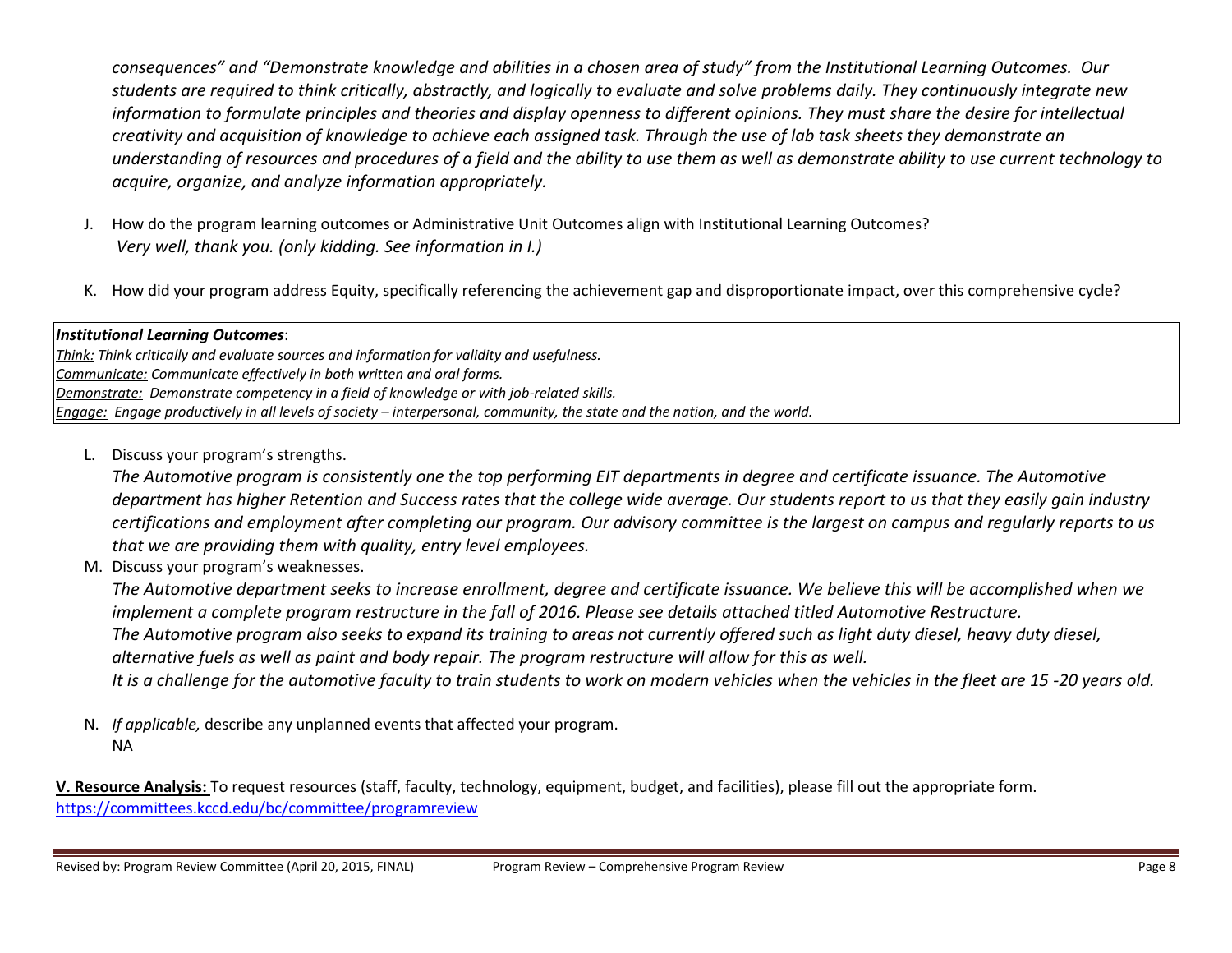- A. Human Resources and Professional Development:
	- 1. If you are requesting any additional positions, explain briefly how the additional positions will contribute to increased student success. Include upcoming retirements or open positions that need to be filled.

The Automotive Department is not requesting any positions at this time, however, in the next two years it will be necessary to replace an existing professor and add an additional full time professor to accommodate increased enrollment and add additional classes required by our local industry.

There will also be a need to replace the existing EIT department Lab Technician when Tom Moenke retires in the next few years. All EIT programs rely on Tom to keep their sophisticated lab equipment and machinery fully operational to allow for complete student training.

## 2. Professional Development:

a. Describe briefly the effectiveness of the professional development your program has been engaged in (either providing or attending) during the last year, focusing on how it contributed to student success.

Bakersfield College Automotive Department is a NACAT certified training facility which makes us eligible for support directly from all vehicle manufacturers. NACAT requires that all instructors at NACAT certified schools attend a minimum of 20 hours of professional training each year. The professional development received by each instructor keeps us abreast of current industry issues and enables us to more effectively train our students for current industry working conditions. It also provides invaluable networking opportunities which allow us to be better connected to and supported by our industry partners.

Mr. Flint attended update training related to smog program ensuring that his training would remain current given the recent changes to the smog program. Mr. Johnson attended a transmission rebuilders seminar in Las Vegas allowing him to remain maintain current and up-to-date standards for this transmission rebuilding class. Mr. Posey went to the SEMA show in Las Vegas to stay abreast with current technology, parts, and equipment used in engine machining applications. An addition goal for the training is to foster relationships with other industry contacts that can support our program.

b. What professional development opportunities and contributions can your program make to the college in the future?

We intend to host automotive industry technical training from outside venders at Bakersfield College. In the past, technical training has been hosted at the college but at the current time it is not cost effective for training groups to use Bakersfield College as a training venue. Training events are being held in Bakersfield but not at Bakersfield College. We would love to see that change for the better. If Bakersfield College were to incentivize training groups to bring the venue back to BC this would provide numerous opportunities and benefits. We believe that this is a very valuable resource that would benefit our automotive program, our students and Bakersfield College as a whole.

The Automotive faculty would love to take the opportunity to talk about the Science Technology Engineering Math (STEM) program and in a format presented as Stem 101. Addressing topics such as: what is STEM, science, technology, engineering, and math. We would like to stress to our colleagues the importance of accurately conveying this information to our students along with its relevance to the practical skills that we are teaching our students. Sometimes when you do not have a framework for the practicality or usefulness of the information that you are learning it hinders the retention of that information.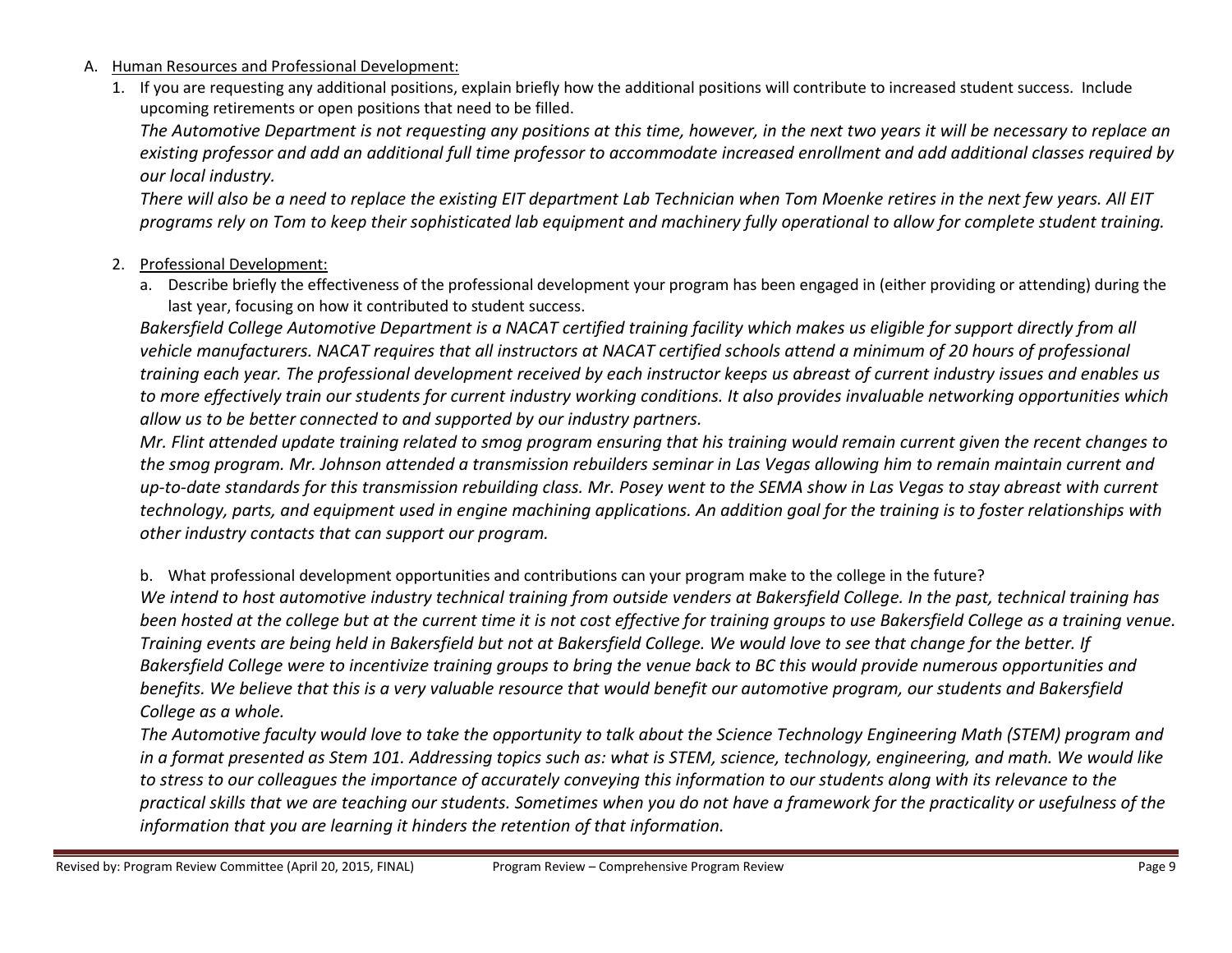Please see attached form Professional Development.

## B. <u>Facilities:</u>

1. How have facilities' maintenance, repair or updating affected your program in the past year as it relates to student success?

All of the lab equipment is maintained, repaired and updated by the Automotive Faculty and the EIT Lab Technician, Tom Moenke. Basic facility repairs such as heating, cooling and lighting have been addressed, and we are very grateful to our maintenance staff, but the majority of the facilities requests from last year's form have not been addressed as of yet.

- Various signage needs to be installed throughout IT3&4 as well as AT1&2 as noted by SISC Risk Management Services in their recent inspection.
- The restrooms in AT1&2 need to be changed to accommodate both male & female students.
- The evaporative coolers cause the very expensive equipment in AT2 rust creating reliability, accuracy and durability issues.
- The retaining/building wall in the AT2 Lab is detraining due to moisture seeping through the wall from the elevated earth on the other side. The ground needs to be dig away from the wall & a new moisture barrier installed. Excess watering needs to be eliminated & increased drainage created on the other side to prevent future problems.
- Cooling for the IT3 Lab needs to be improved. There is only one cooler servicing that area.
- The controls for a bench grinder in AT2 need to be moved from the wall behind the grinder to the front of the grinder for safe use.
- The storage room that serves the second floor classroom in IT3 has doors that open to the lab below. A safer barrier and appropriate signage needs to be added.
- 2. How will your Facilities Request for next year contribute to student success?

The requests range from safety concerns to the preservation of current instructional resources. A safe working environment as well as operational equipment is a must to effectively instruct our students. Please see attached form.

# C. Technology and Equipment:

- 1. Understanding that some programs teach in multiple classrooms, how has new, repurposed or existing technology or equipment affected your program in the past year as it relates to student success?
	- a. Many of the computers in our classrooms and labs are outdated but functional. Having slower computes does affect our face to face time with students since it takes the computer longer to process information thus using up the students time while completing an assignment or looking up information. In the automotive industry we use extensive databases that store comprehensive information about every vehicle including every year, make and model of passenger vehicle from 1976 to current vehicles.
- 2. How will your new or repurposed classroom, office technology and/or equipment request contribute to student success?
	- a. Newer technology will improve efficiency in classroom and lab activities which will improve the learning environment. It will also enable the use of larger databases and more effective software commonly used in our industry.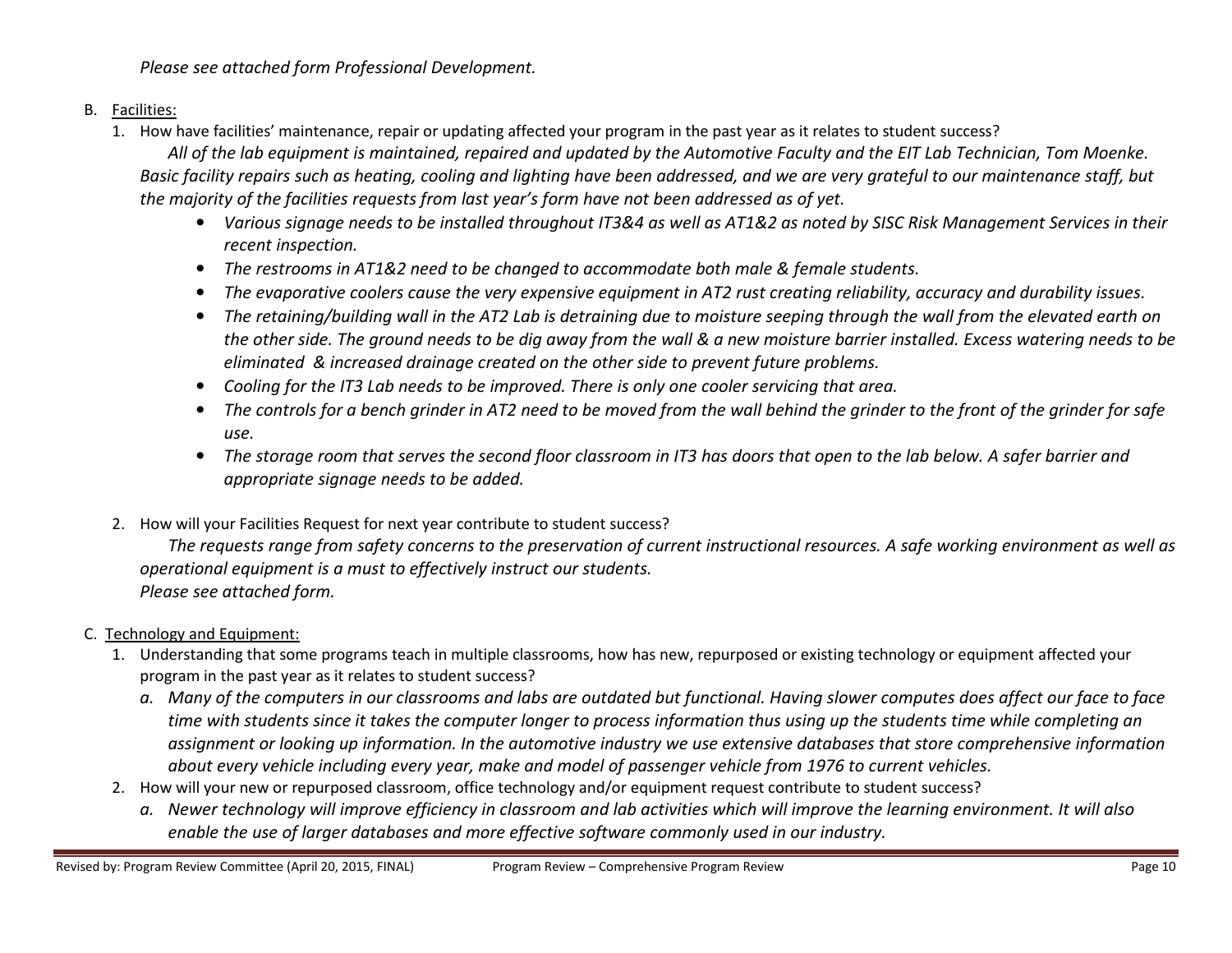- 3. Discuss the effectiveness of technology used in your area to meet college strategic goals.
	- a. College goal of training students for technical careers applies to our program. Currently there are 200+ automotive openings in our local market every year.
- D. Budget: Explain how your budget justifications will contribute to increased student success for your program.

#### VII. Faculty and Staff Engagement:

- A. Discuss how program members have engaged in institutional efforts such as college committees, presentations, and departmental activities.
	- a. Dan Johnson is supporting the students in the starting of a new Automotive Club.
	- b. Vic Posey is currently serving on the Equivalency Committee and the Facilities Committee.
	- c. All Automotive Faculty regularly attend the Occupational Readiness Committee meetings.
	- d. Justin Flint is planning a FLEX activity to illustrate ways to connect STEM topics in the classroom.
	- e. All Automotive Faculty present and participate in our advisory committee.
	- f. All Automotive Faculty participate in outreach to High school students.
	- g. All Automotive Faculty have and will continue to host career days with high schools students and current students at BC.
- B. Instruction Only: Discuss how adjunct faculty members are included in departmental training, discussions and decision-making.
	- a. The adjunct faculty are asked for input from when making course or program changes that will affect courses that are taught by adjunct. Adjunct faculty members are also involved with our advisory committee meetings with industry.

#### VIII. Conclusions and Findings:

Present any conclusions and findings about the program. This is an opportunity to provide a brief abstract/synopsis of your program's current circumstances and needs.

- 1. Streamlining the Automotive classes available to our students will continue to increase persistence and completion rates.
- 2. The Automotive Department is operating at maximum capacity with the current faculty. While there is a potential for growth in the

program with new subject offerings, such as diesel and hybrid technology, the addition of new faculty positions would be necessary to

accommodate this. Instead the focus of the current faculty is to maintain success and retention rates which are higher than the college wide statistic.

3. Students continue to come to our classes under-prepared academically and challenged by our rigorous coursework in this program. We need to adapt our teaching strategies and add teaching resources, such as informational technology, to promote continued growth in retention and success rates of our students.